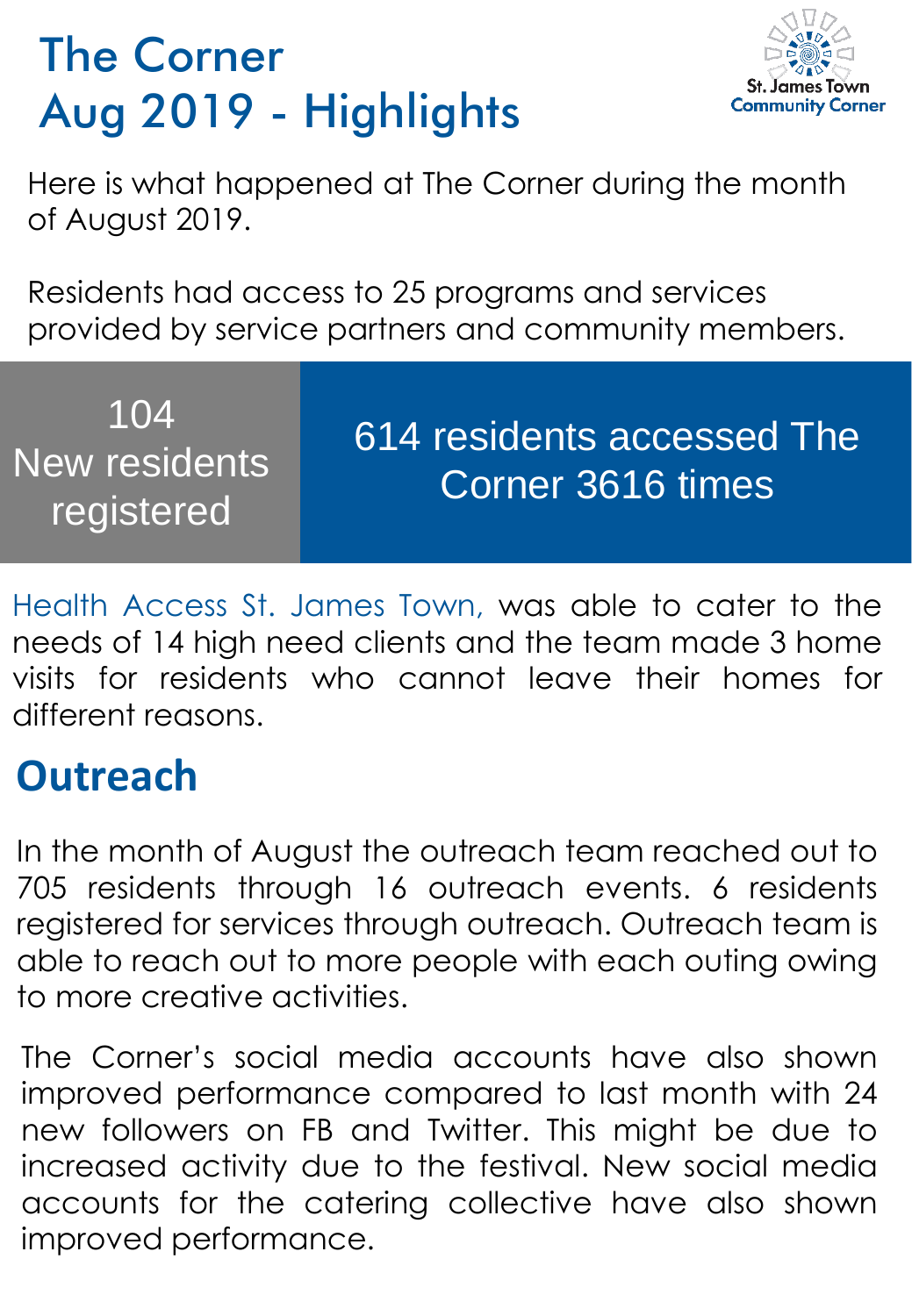## Community Engagement



The City's first Share and Reuse Hub, the *240 Hub* was opened to the St. James Town residents on the 9th of August with a soft launch. Residents came in large numbers for the launch party. Residents volunteers and The Corner staff had come up with several exciting activities for the event.



Residents participated in the community mural, junk yard competition, DIY t-shirt making among others. It was the kids who had a great time letting their creativity flow showing us a glimpse of what this share and reuse space will bring to the community.



A **Repair Café** was held on the 14th of August by 240 HUB in partnership with Repair Café and Toronto Tool Library.

The event saw several resident volunteers coming ahead to help fellow residents fix broken items. Events like this would be now be a regular feature at the hub with Fix-it Days being planned every 2 weeks.